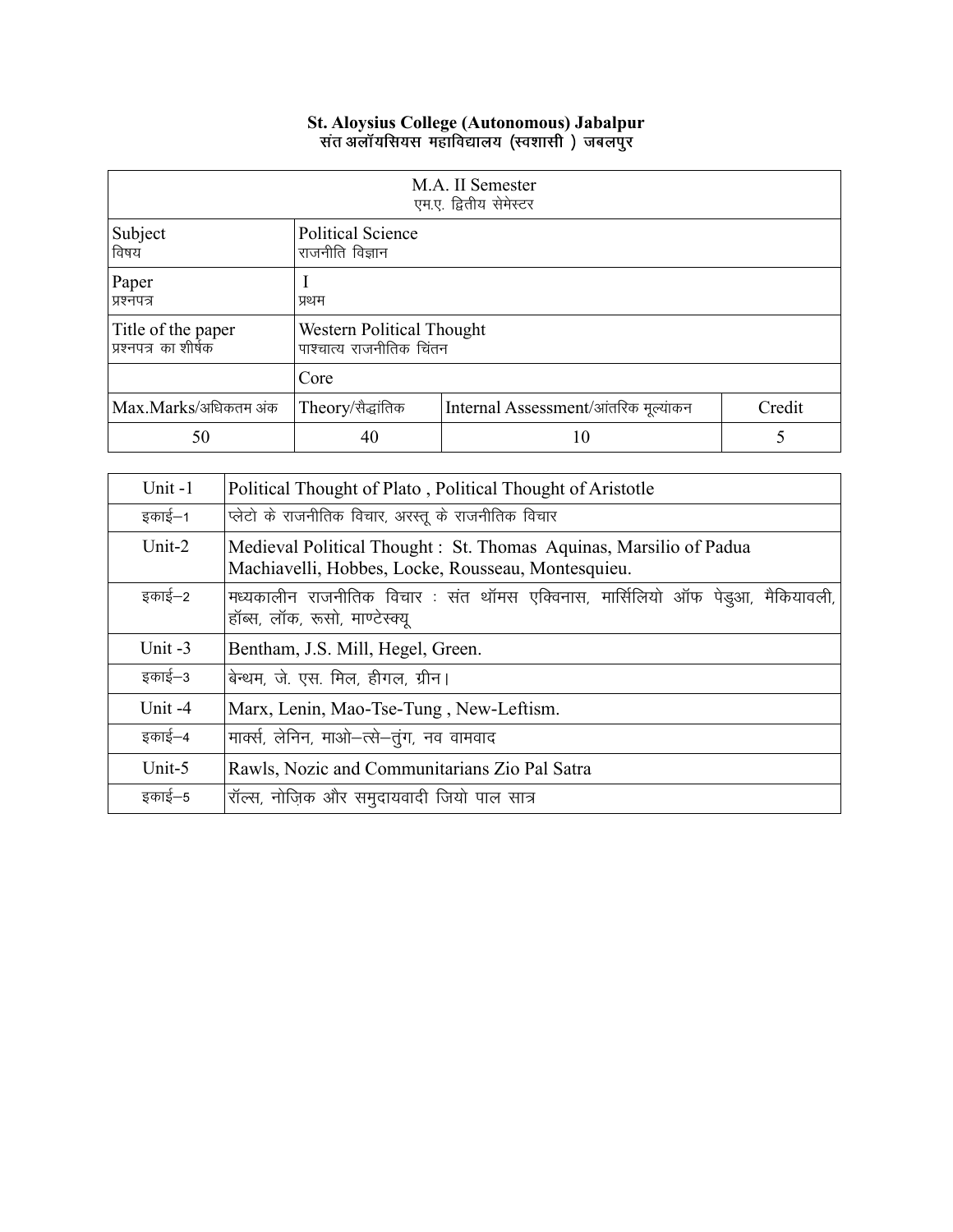## **St. Aloysius College (Autonomous) Jabalpur**

| M.A. II Semester<br>एम.ए. द्वितीय सेमेस्टर |                                                        |                                      |        |
|--------------------------------------------|--------------------------------------------------------|--------------------------------------|--------|
| Subject<br>विषय                            | <b>Political Science</b><br>राजनीति विज्ञान            |                                      |        |
| Paper<br>प्रश्नपत्र                        | Н<br>द्वितीय                                           |                                      |        |
| Title of the paper<br>प्रश्नपत्र का शीर्षक | State Politics in India<br>भारत में राज्यों की राजनीति |                                      |        |
|                                            | Core                                                   |                                      |        |
| Max.Marks/अधिकतम अंक Theory/सैद्धांतिक     |                                                        | Internal Assessment/आंतरिक मूल्यांकन | Credit |
| 50                                         | 40                                                     | 10                                   | 5      |

| Unit-1    | State Executive: Governor, Chief Minister and Council of Ministers                                                                                                                                                                                    |
|-----------|-------------------------------------------------------------------------------------------------------------------------------------------------------------------------------------------------------------------------------------------------------|
| इकाई–1    | राज्य कार्यपालिका : राज्यपाल, मुख्यमंत्री और मंत्रिपरिषद्                                                                                                                                                                                             |
| Unit- $2$ | State Legislature: Vidhan Sabha, Vidhan Parishad                                                                                                                                                                                                      |
| इकाई—2    | राज्य विधायिका : विधान सभा, विधान परिषद्                                                                                                                                                                                                              |
| Unit $-3$ | Judiciary: High Court and Subordinate Courts                                                                                                                                                                                                          |
| इकाई–3    | न्यायपालिका : उच्च न्यायालय और अधीनस्थ न्यायालय                                                                                                                                                                                                       |
| Unit -4   | Problem Areas: Increasing Demand for State Autonomy, Demand for the<br>creation of New States, State Politics in the era of Globalization and Coalition<br>politics, Interstate River water Disputes, Factors influencing State Politics in<br>India. |
| इकाई–4    | समस्याओं के क्षेत्र:  राज्य स्वायत्ता के लिए बढती मांग, नए राज्यों के निर्माण की मांग, वैश्वीकरण और<br>साझा राजनीति के दौर में राज्यों की राजनीति, अंर्तराज्यीय नदी —जल विवाद, भारत में राज्य राजनीति<br>को प्रभावित करने वाले तत्व।                  |
| Unit-5    | Inter-State Council, State Planning Commission, State Finance Commission,<br>State Election Commission, Broad Patterns of State Politics in India.                                                                                                    |
| इकाई–5    | अर्तराज्यीय परिषद, राज्य योजना आयोग, राज्य वित आयोग, राज्य चुनाव आयोग, भारत में राज्यों की<br>राजनीति की वृहद प्रवृत्तियां।                                                                                                                           |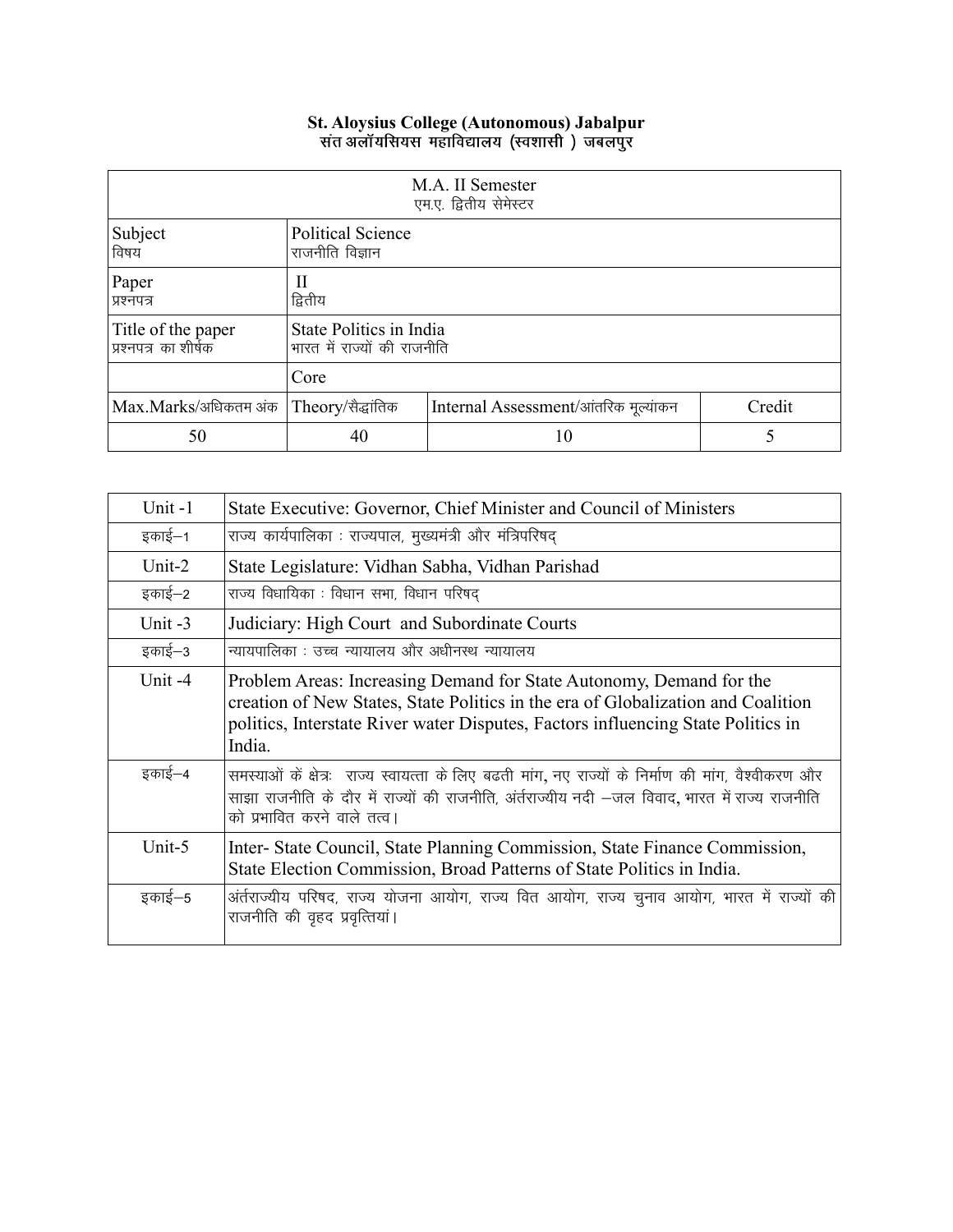## **St. Aloysius College (Autonomous) Jabalpur**

| M.A. II Semester<br>एम.ए. द्वितीय सेमेस्टर  |                                                    |                                      |        |
|---------------------------------------------|----------------------------------------------------|--------------------------------------|--------|
| Subject<br>विषय                             | <b>Political Science</b><br>राजनीति विज्ञान        |                                      |        |
| Paper<br>प्रश्नपत्र                         | Ш<br>तृतीय                                         |                                      |        |
| Title of the paper<br> प्रश्नपत्र का शीर्षक | International Organization<br>अंतर्राष्ट्रीय संगठन |                                      |        |
|                                             | Core                                               |                                      |        |
| Max.Marks/अधिकतम अंक                        | Theory/सैद्धांतिक                                  | Internal Assessment/आंतरिक मूल्यांकन | Credit |
| 50                                          | 40                                                 | 10                                   | 5      |

| Unit-1    | Nature and Evolution of International Organisation.<br>The League of Nations: Role in protecting world peace. Causes of failure of<br>League of Nations.   |
|-----------|------------------------------------------------------------------------------------------------------------------------------------------------------------|
| इकाई–1    | अंतर्राष्ट्रीय संगठन की प्रकृति और विकास<br>राष्ट्रसंघ : विश्वशांति की रक्षा में भूमिका, राष्ट्रसंघ के पतन के कारण                                         |
| Unit- $2$ | The United Nations: Structure and Functions, Various organs of the UN, need<br>of reforms in the UN structure.                                             |
| इकाई—2    | संयुक्त राष्ट्र : संगठन और कार्य, संयुक्त राष्ट्र के विभिन्न अंग, संयुक्त राष्ट्र संगठन में सुधार की<br>आवश्यकता ।                                         |
| Unit -3   | Pacific Settlement and Forceful Settlement of International Disputes and<br>Enforcement Action.<br>Economic and Social Development and the Role of the UN. |
| इकाई–3    | अंतर्राष्ट्रीय विवाद का शांतिपूर्ण समाधान और बाध्यकारी समाधान और प्रवर्तन कार्यवाही।<br>आर्थिक और सामाजिक विकास और संयुक्त राष्ट्र की भूमिका।              |
| Unit -4   | UN in the Post Cold War Era, Socio Economic and Humanitarian role.<br>UN as Peace Keeper & Politics within UN.                                             |
| इकाई–4    | शीतयुद्धोत्तर काल में संयुक्त राष्ट्र, सामाजिक आर्थिक और मानवीय भूमिका ।<br>शांति संवाहक के रूप में संयुक्त राष्ट्र और संयुक्त राष्ट्र में राजनीति।        |
| Unit-5    | UN's role in Disarmament.<br>Contribution of Third worlds to Achieve goal of U.N.                                                                          |
| इकाई–5    | निशस्त्रीकरण में संयुक्त राष्ट्र की भूमिका।<br>संयुक्त राष्ट्र के लक्ष्य को प्राप्त करने में तृतीय विश्व का योगदान।                                        |